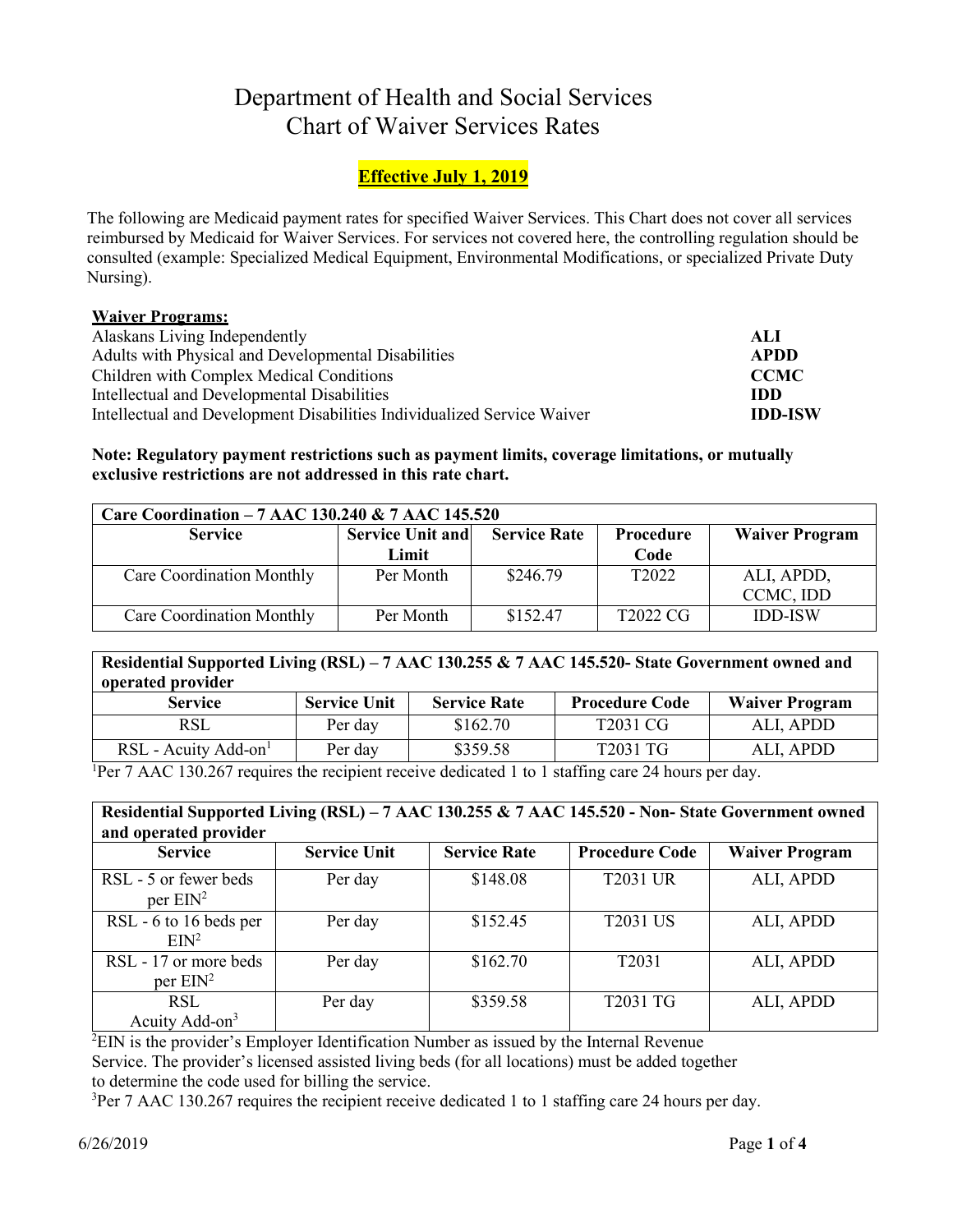## **Effective July 1, 2019**

| Residential Habilitation - 7 AAC 130.265 & 7 AAC 145.520 |                     |                     |                                  |                       |  |  |
|----------------------------------------------------------|---------------------|---------------------|----------------------------------|-----------------------|--|--|
| <b>Service</b>                                           | <b>Service Unit</b> | <b>Service Rate</b> | <b>Procedure Code</b>            | <b>Waiver Program</b> |  |  |
| Family Home                                              | Per Diem            | \$122.93            | S <sub>5</sub> 140               | APDD, CMCC, IDD       |  |  |
| Habilitation - Adult                                     |                     |                     |                                  | Must be 18 or over    |  |  |
| Family Home                                              | Per Diem            | \$153.76            | S5145                            | CCMC, IDD             |  |  |
| Habilitation - Child                                     |                     |                     |                                  | Must be 17 or younger |  |  |
| Group Home                                               | Per Diem            | \$324.78            | T2016                            | APDD, CMCC, IDD       |  |  |
| Habilitation                                             |                     |                     |                                  | Must be 18 or over    |  |  |
| Group Home                                               | Per Diem            | \$359.58            | T2016 TG                         | APDD, CMCC, IDD       |  |  |
| <b>Habilitation Acuity</b>                               |                     |                     |                                  | Must be 18 or over    |  |  |
| $Add-on3$                                                |                     |                     |                                  |                       |  |  |
| <b>Supported Living</b>                                  | Residential -       | \$10.93             | T <sub>2017</sub>                | APDD, CMCC, IDD,      |  |  |
| Habilitation                                             | 15 Minute           |                     |                                  | <b>IDD-ISW</b>        |  |  |
|                                                          |                     |                     |                                  | Must be 18 or over    |  |  |
| In-Home                                                  | In home $-15$       | \$10.93             | T <sub>2017</sub> U <sub>4</sub> | CCMC, IDD, IDD-ISW    |  |  |
| Habilitation                                             | Minute              |                     |                                  | Must be 17 or younger |  |  |

<sup>3</sup>Per 7 AAC 130.267 requires the recipient receive dedicated 1 to 1 staffing care 24 hours per day.

| Respite (unskilled) – 7 AAC 130.280 & 7 AAC 145.520 |                     |                     |                       |                                  |  |
|-----------------------------------------------------|---------------------|---------------------|-----------------------|----------------------------------|--|
| <b>Service</b>                                      | <b>Service Unit</b> | <b>Service Rate</b> | <b>Procedure Code</b> | <b>Waiver Program</b>            |  |
| Respite                                             | Per $15$<br>Minute  | \$6.42              | S5150                 | ALI, APDD, CCMC,<br>IDD, IDD-ISW |  |
| Respite – Family Directed                           | Per 15<br>Minute    | \$4.33              | S5150 U2              | CCMC, IDD, IDD-ISW               |  |
| Respite                                             | Per Day             | \$307.27            | S5151                 | ALI, APDD, CCMC,<br>IDD, IDD-ISW |  |
| Respite – Family Directed                           | Per Day             | \$207.75            | S5151 U2              | CCMC, IDD, IDD-ISW               |  |

| Intensive Active Treatment - 7 AAC 130.275 & 7 AAC 145.520 |                                        |                     |                       |                  |  |
|------------------------------------------------------------|----------------------------------------|---------------------|-----------------------|------------------|--|
| <b>Service</b>                                             | <b>Service Unit</b>                    | <b>Service Rate</b> | <b>Procedure Code</b> | Waiver Program   |  |
| Time limited                                               | Per $15$ minute – local                | \$22.94             | H <sub>2011</sub> CG  | APDD, CMCC, IDD, |  |
| intervention,                                              | (recipient within 200 miles)           |                     |                       | <b>IDD-ISW</b>   |  |
| treatment, or therapy                                      | of provider)                           |                     |                       |                  |  |
| Time limited                                               | Per 15 minute – non-local <sup>4</sup> | \$45.89             | <b>H2011TN</b>        | APDD, CMCC, IDD, |  |
| intervention,                                              | (recipient greater than 200            |                     |                       | <b>IDD-ISW</b>   |  |
| treatment, or therapy                                      | miles from provider)                   |                     |                       |                  |  |

Note: Intensive Active Treatment does not include services for routine and on-going behavioral challenges or services related to administration of care though training of staff.

4 Non-local (greater than 200 miles) means the provider must travel to the recipient in excess of 200 miles.

| Nursing Oversight and Care Management – 7 AAC 130.235 & 7 AAC 145.520 |                                                             |                     |                       |                       |
|-----------------------------------------------------------------------|-------------------------------------------------------------|---------------------|-----------------------|-----------------------|
| <b>Service</b>                                                        | <b>Service Unit</b>                                         | <b>Service Rate</b> | <b>Procedure Code</b> | <b>Waiver Program</b> |
|                                                                       | Oversight and Care   Per 15 minute – <b>local</b> (service) | \$22.94             | T1016 CG              | CCMC, IDD             |
| Management                                                            | within 200 miles of provider)                               |                     |                       |                       |
| Oversight and Care                                                    | Per 15 minute $-$ non-local <sup>4</sup>                    | \$91.17             | <b>T1016 TN</b>       | CCMC, IDD             |
| Management                                                            | (recipient greater than 200                                 |                     |                       |                       |
|                                                                       | miles from provider)                                        |                     |                       |                       |

4 Non-local (greater than 200 miles) means the provider must travel to the recipient in excess of 200 miles.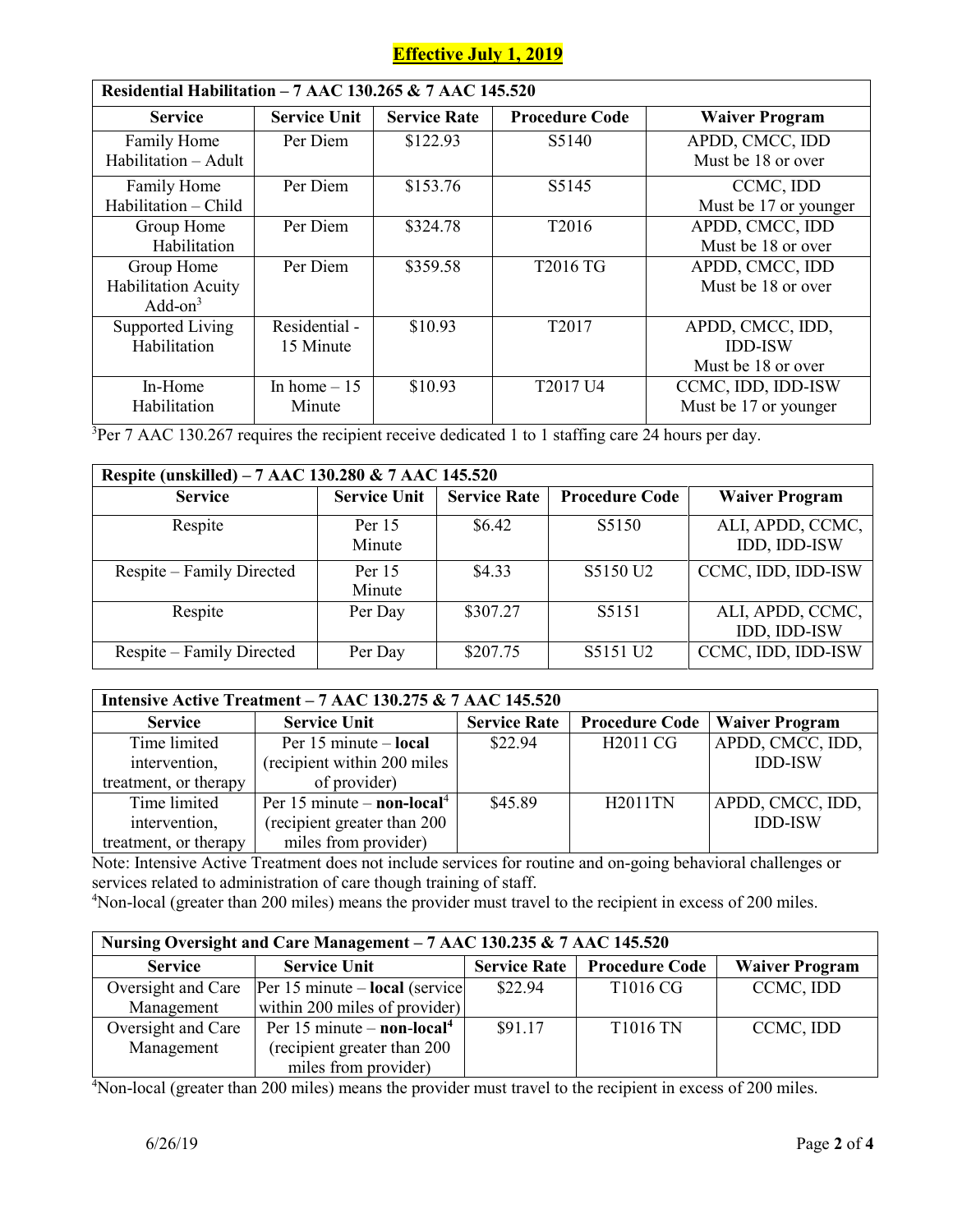| Various - 7 AAC 145.520 & as listed                   |                               |                     |                       |                             |
|-------------------------------------------------------|-------------------------------|---------------------|-----------------------|-----------------------------|
| <b>Service</b>                                        | <b>Service Unit</b>           | <b>Service Rate</b> | <b>Procedure Code</b> | <b>Waiver Program</b>       |
| Day Habilitation - Individual<br>7 AAC 130.260        | 15 Minute                     | \$10.98             | T2021                 | APDD, CMCC,<br>IDD, IDD-ISW |
| Day Habilitation - Group<br>7 AAC 130.260             | 15 Minute                     | \$7.69              | T2021 HQ              | APDD, CMCC,<br>IDD, IDD-ISW |
| Supported Employment -<br>Individual<br>7 AAC 130.270 | 15 Minute                     | \$12.42             | T2019                 | APDD, CMCC,<br>IDD, IDD-ISW |
| Supported Employment - Group<br>7 AAC 130.270         | 15 Minute                     | \$8.70              | T2019 HQ              | APDD, CMCC,<br>IDD, IDD-ISW |
| Pre-Employment - Individual<br>7 AAC 130.270          | 15 Minute                     | \$12.42             | T2019 CG              | APDD, CMCC,<br>IDD, IDD-ISW |
| Pre-Employment - Group<br>7 AAC 130.270               | 15 Minute                     | \$8.70              | T2019 TT              | APDD, CMCC,<br>IDD, IDD-ISW |
| <b>Adult Day Service</b><br>7 AAC 130.250             | Per Half Day <sup>5</sup>     | \$86.21             | S5101                 | ALI, APDD                   |
| <b>Adult Day Service</b><br>7 AAC 130.250             | 15 Minute                     | \$5.38              | S5100                 | ALI, APDD                   |
| Meals<br>7 AAC 130.295                                | Home<br>Delivered<br>Per Meal | \$22.31             | S5170                 | ALI, APDD,<br>CMCC, IDD     |
| Congregate Meals<br>7 AAC 130.295                     | Per Meal                      | \$21.68             | T2025                 | ALI, APDD,<br>CMCC, IDD     |

<sup>5</sup>Service period must be at least one  $(1)$  hour with coverage up to four  $(4)$  hours per day. This service unit is limited to one unit per day. Adult Day Services in excess of one Per Half Day unit must be billed using the 15 minute service units

|                     | Various – Continued - 7 AAC 145.520 & as listed |                     |                       |                       |  |
|---------------------|-------------------------------------------------|---------------------|-----------------------|-----------------------|--|
| <b>Service</b>      | <b>Service Unit</b>                             | <b>Service Rate</b> | <b>Procedure Code</b> | <b>Waiver Program</b> |  |
| Chore               | 15 Minute                                       | \$6.87              | S <sub>5</sub> 120    | ALI, APDD, CMCC,      |  |
| 7 AAC 130.245       |                                                 |                     |                       | IDD, IDD-ISW          |  |
| Transportation      | Per Trip-                                       | \$15.11             | <b>T2001 SE</b>       | ALI, APDD,            |  |
| 7 AAC 130.290       | <b>Attendant or Escort</b>                      |                     |                       | CMCC, IDD,            |  |
|                     |                                                 |                     |                       | <b>IDD-ISW</b>        |  |
| Transportation      | Per Trip up to 20 miles -                       | \$15.11             | T <sub>2003</sub>     | ALI, APDD,            |  |
| 7 AAC 130.290       | Recipient                                       |                     |                       | CMCC, IDD,            |  |
|                     |                                                 |                     |                       | <b>IDD-ISW</b>        |  |
| Transportation      | Per Trip greater than 20                        | \$30.22             | <b>T2003 TN</b>       | ALI, APDD, CMCC,      |  |
| 7 AAC 130.290       | miles - Recipient                               |                     |                       | IDD, IDD-ISW          |  |
| Transportation      | Paratransit provider                            | \$30.22             | T <sub>2003</sub>     | ALI, APDD,            |  |
| 7 AAC 130.290       | Per Trip – Recipient <sup>6</sup>               |                     | CG                    | CMCC, IDD,            |  |
|                     |                                                 |                     |                       | <b>IDD-ISW</b>        |  |
| Specialized private | 15 minute                                       | Per 7 AAC           | T <sub>1002</sub>     | ALI, APDD, IDD        |  |
| duty nursing        | <b>Registered Nurse</b>                         | 145.250             | U <sub>2</sub>        | Must be 21 or over    |  |
| 7 AAC 130.285       |                                                 |                     |                       |                       |  |
| Specialized private | 15 minute                                       | Per 7 AAC           | T1003                 | ALI, APDD, IDD        |  |
| duty nursing        | LPN/LVN                                         | 145.250             | U <sub>2</sub>        | Must be 21 or over    |  |
| 7 AAC 130.285       |                                                 |                     |                       |                       |  |